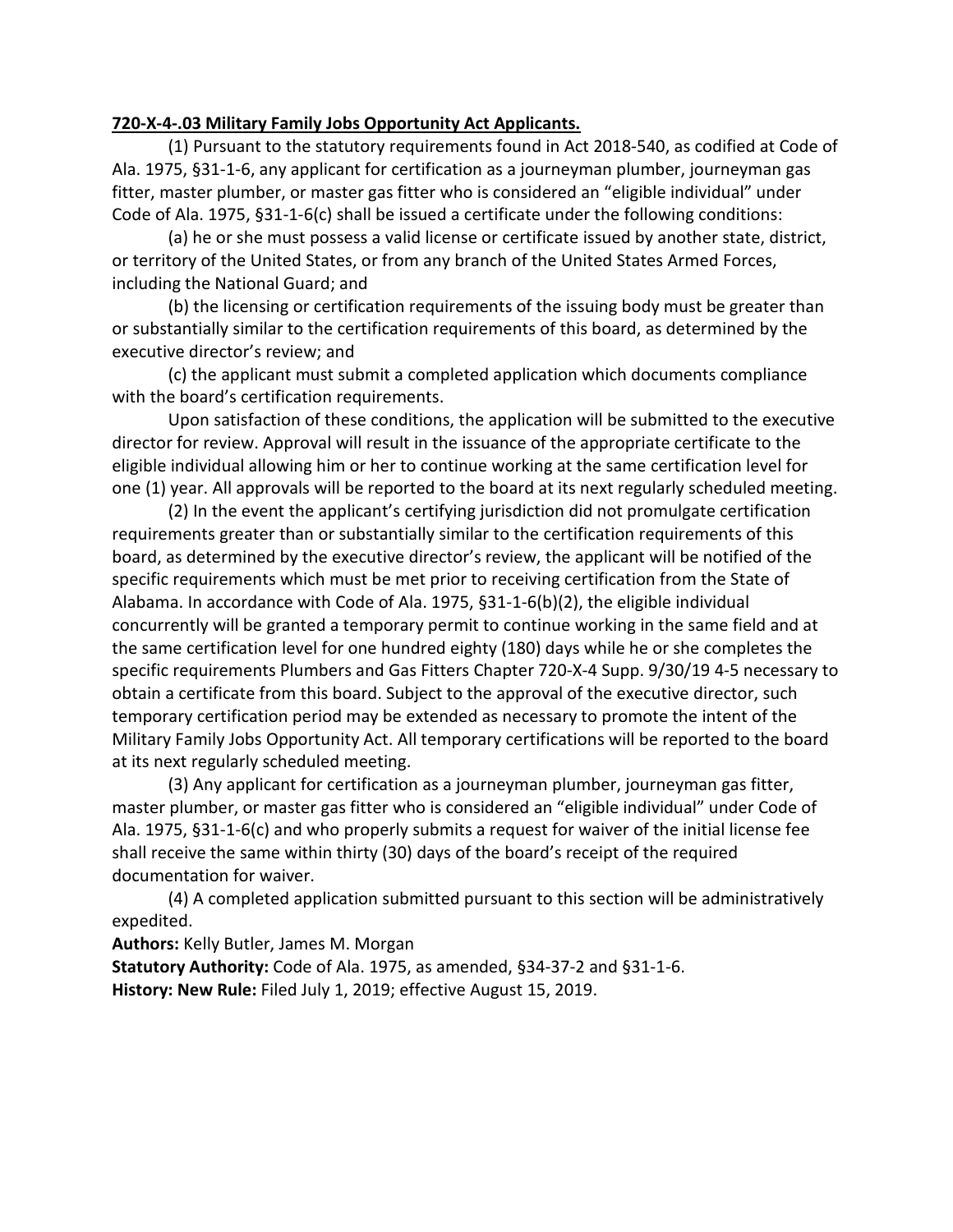ACT #2018- 540

H3388  $\mathbf 1$ 

 $\mathbf{r}$  $\mathbf{A}^{\dagger}$ 

 $\mathbf{r}$ 

- 191227—4  $\overline{c}$
- By Representative McClammy  $\overline{3}$
- RFD: Military and Veterans Affairs  $\overline{4}$
- First Read: 08-FEB-18  $\overline{5}$

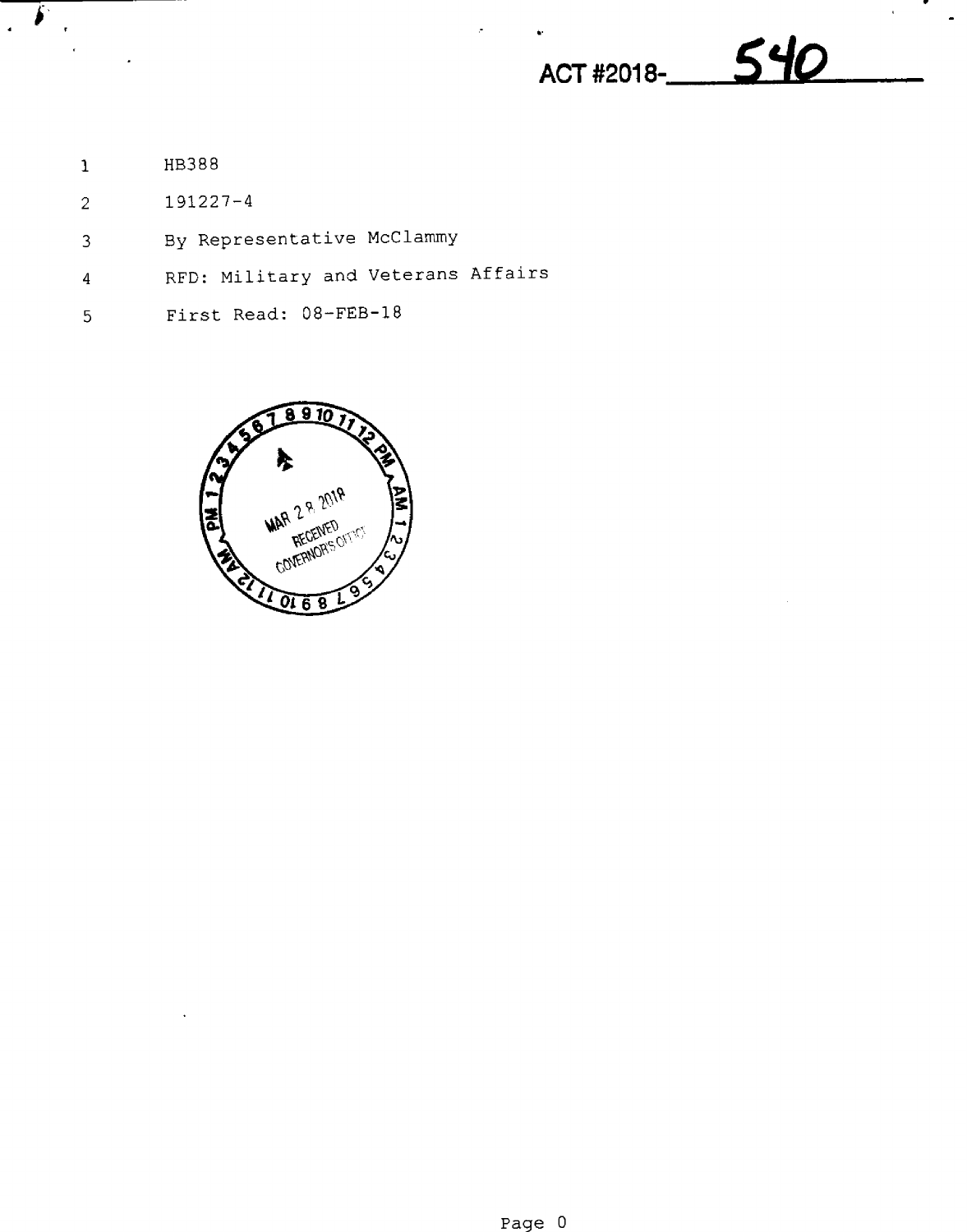H8388

 $\mathbf{r}$ 

 $\mathbf{1}$ ENROLLED, An Act,  $\overline{2}$ To amend Section 31—1—6, Code of Alabama 1975, R relating to the issuance of professional licenses and  $\overline{A}$ certificates to the spouses of active duty military personnel; 5 to name the section the Military Family Jobs Opportunity Act; 6 to require the adoption of rules to implement the issuance of  $\overline{7}$ and acknowledgement of professional licenses and certificates 8 obtained in other jurisdictions by the spouses of active duty 9 military personnel, if the issuing state has licensing 10 criteria that is greater than or substantially similar to that 11 of Alabama; to provide for the issuance of temporary licenses 12 and certificates under certain circumstances; and to 13 specifically exclude from the act any license or registration 14 issued by the Securities Commission under the Alabama 15 Securities Act, any certification issued by the Alabama Peace 16 Officers' Standards and Training Commission, and the practice 17 of any profession regulated by the Alabama State Board of 18 Pharmacy, Board of Dental Examiners, State Board of 19 Chiropractic Examiners, Alabama Liquefied Petroleum Gas Board, 20 and State Board of Medical Examiners. 21 BE IT ENACTED BY THE LEGISLATURE OF ALABAMA: 22 Section 1. Section 31—1—6 of the Code of Alabama 23 1975, is amended to read as follows: 24 "§31-1—6. 25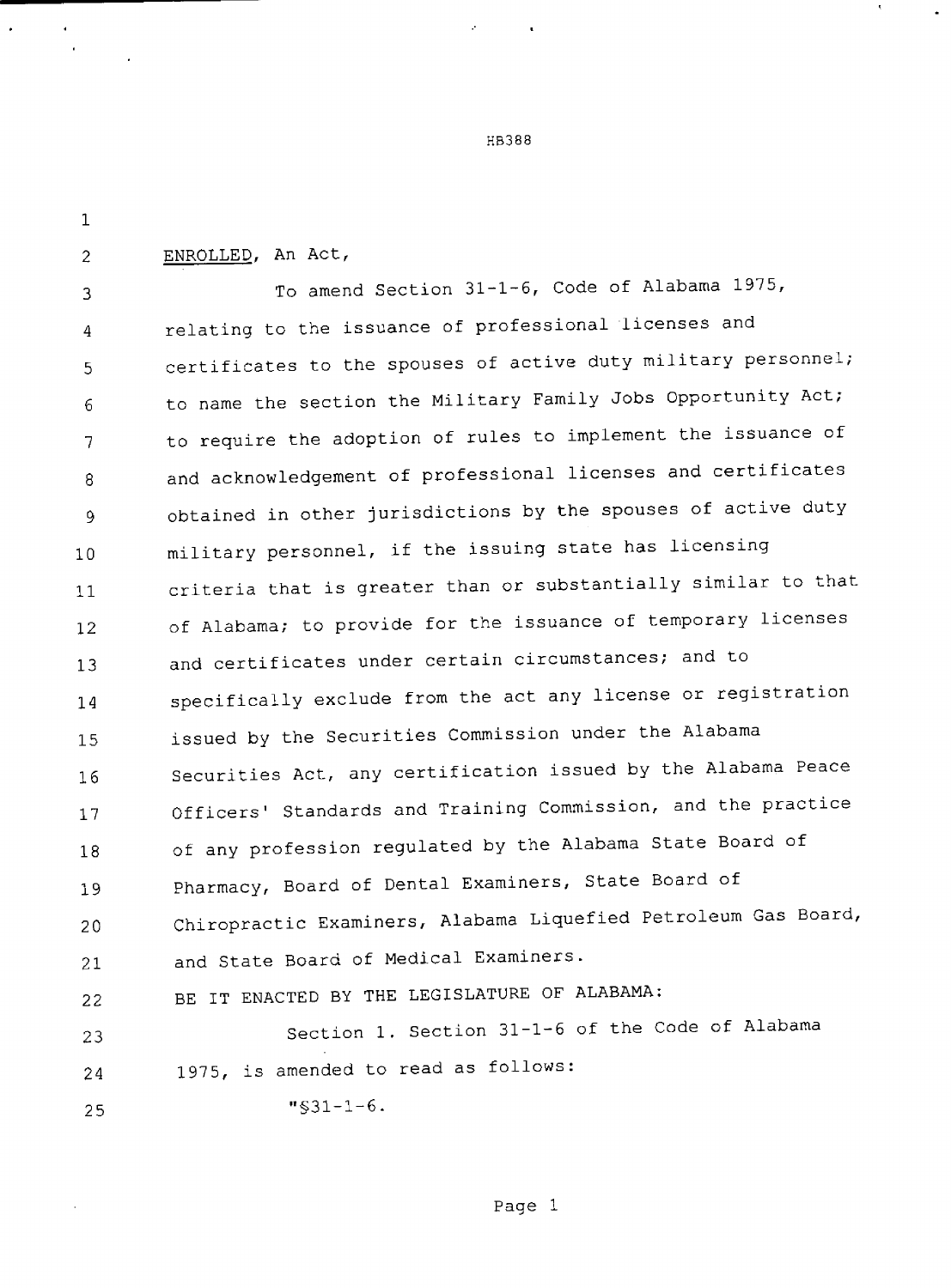| $\mathbf{1}$ | "(a) This section shall be known and may be cited as           |
|--------------|----------------------------------------------------------------|
| 2            | the Military Family Jobs Opportunity Act.                      |
| 3            | " (a) (b) Except as provided in subsection (e) (h),            |
| 4            | and notwithstanding other provisions of law, this section      |
| 5            | shall apply to any board, agency, commission, or other entity  |
| 6            | providing professional licenses or certificates, or both, for  |
| 7            | the purpose of employment in the State of Alabama. Each On or  |
| 8            | before January 1, 2019, each board, commission, or agency      |
| 9            | providing professional licenses or certificates, or both, may  |
| 10           | shall promulgate rules in conformity with this section for the |
| 11           | purpose of implementing its requirements. The rules shall      |
| 12           | provide a method of accomplishing both of the following:       |
| 13           | "(1) The issuance of a license or certificate to an            |
| 14           | eligible individual if the requirements for certification or   |
| 15           | licensure of the original issuing state or governing body are  |
| 16           | substantially equivalent to that required in the state, as     |
| 17           | provided in subsection (d).                                    |
| 18           | "(2) A procedure for authorizing an eligible                   |
| 19           | individual to perform professional services regulated by the   |
| 20           | board, agency, or commission in this state pursuant to a       |
| 21           | temporary permit, effective for at least 180 days, while the   |
| 22           | eligible individual completes the specific requirements of the |
| 23           | board, agency, or commission to obtain a license or            |
| 24           | certificate in this state that were not required in the        |
| 25           | original issuing state.                                        |

HB388

 $\mathcal{A}=\mathcal{A}$  ,  $\mathcal{A}$ 

 $\mathcal{O}(\mathcal{O}(\log n))$  .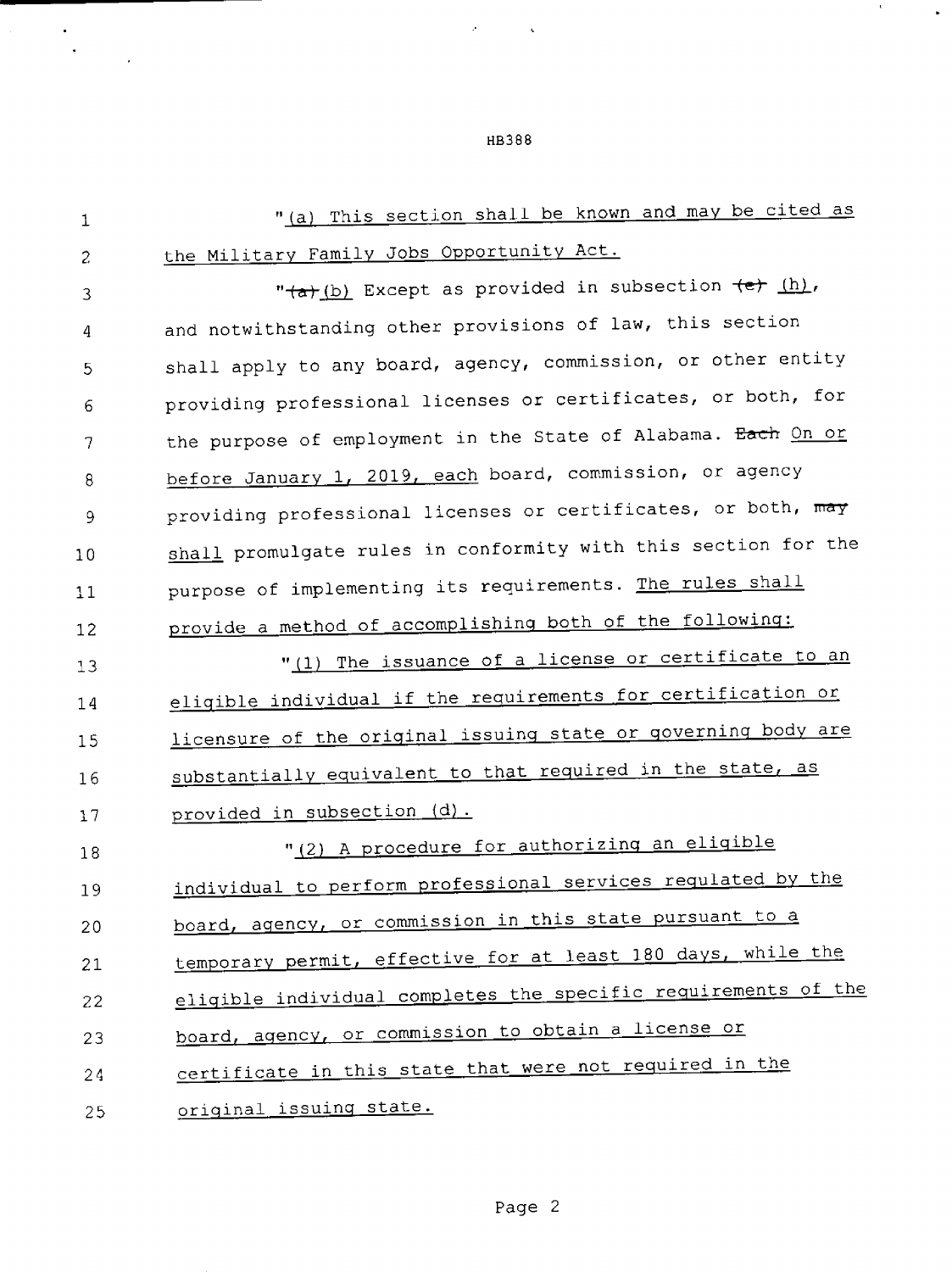"(b) (c) Except as provided in subsection (e), and  $\mathbf{1}$ notwithstanding other provisions of law, this section shall  $\overline{c}$ apply to individuals who For the purposes of this section, an 3 eligible individual is any individual who satisfies all of the 4 following: 5

"(1) Are married to and living with Is the spouse of 6 an active duty reserve, or transitioning member of the United 7 States Armed Forces, including the National Guard, or a 8 surviving spouse of a service member who, at the time of his 9 or her death, was serving on active duty, who is relocated to  $10$ and stationed in the State of Alabama under official military  $11$ orders. For the purposes of this section, a transitioning  $12$ service member is a member of the United States Armed Forces,  $13$ including the National Guard, on active duty status or on  $14$ separation leave who is within 24 months of retirement. 15 "(2) Have Has not committed or participated in an  $16$ act that would constitute grounds for refusal, suspension, or 17 revocation of a professional license or certificate. 18 "(3) Have Has not been disciplined by an authorized 19 entity or are under investigation, in any jurisdiction, in 20 relation to a professional license or certificate. 21 "(4) Pay any required fee and submit to any required 22 criminal or other background check by an authorized board, 23 commission, or agency in the State of Alabama. 24

## **HB388**

Page 3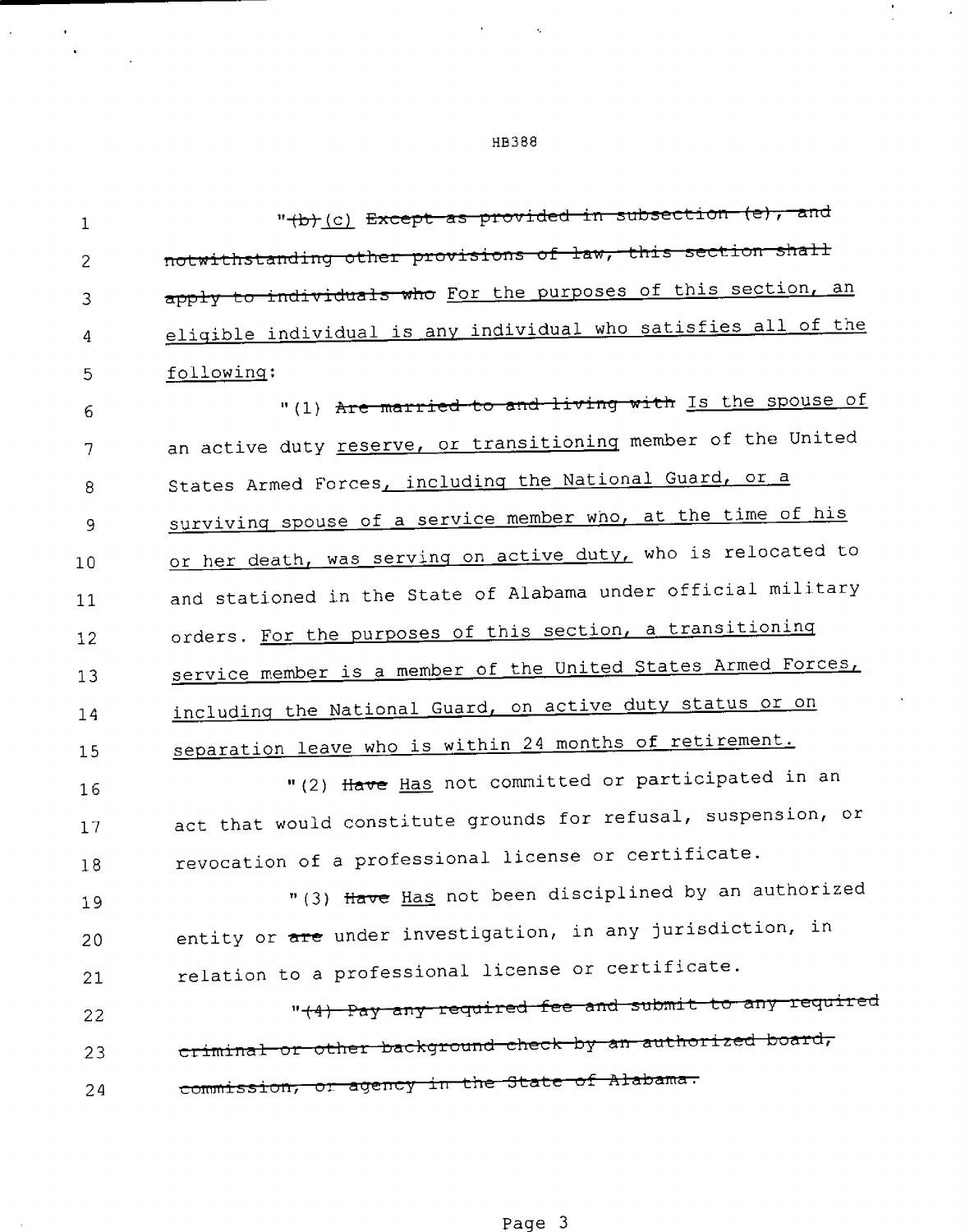l under subsection<br>certificate in another<br>ted States<u>, or in any</u><br>including the<br>ication requirements<br>the licensing or<br>riate board,<br>abama may <u>shall</u> be<br>profession upon<br>uch time as normally<br>rtificate from the " (c) (d) Any eligible individual under subsection  $\mathbf 1$  $+b+(c)$  who possesses a valid license or certificate in another  $\overline{2}$ state, district, or territory of the United States, or in any 3 branch of the United States Armed Forces, including the  $\overline{a}$ National Guard, with licensing or certification requirements 5 greater than or substantially similar to the licensing or 6 certification requirements of the appropriate board, 7 commission, or agency in the State of Alabama may shall be 8 approved to continue work in his or her profession upon 9 relocation to the State of Alabama for such time as normally 10 allotted with receipt of <sup>a</sup> license or certificate from the  $11$ appropriate board, commission, or agency<del>, provided, that upon</del>. 12 Upon completion of an application that documents compliance 13 with the receiving agency's requirements for <sup>a</sup> certificate or 14 license, an authorized board, commission, or agency shall 15 expedite the application according to statute, promulgated 16 rules, or if applicable, at the next scheduled licensure 17 proceeding for an eligible individual under subsection  $\leftarrow$   $\leftarrow$ 18 "(d) (e) Any board, commission, or agency in the 19 State of Alabama may establish reciprocity with other states 20

22 23 24 25 "(f) Any board, agency, commission, or other entity providing professional licenses or certificates, or both, for the purpose of employment in this state, that is created after the effective date of the act adding this amendatory language,

for military spouse professional licensing and certification.

21

HB388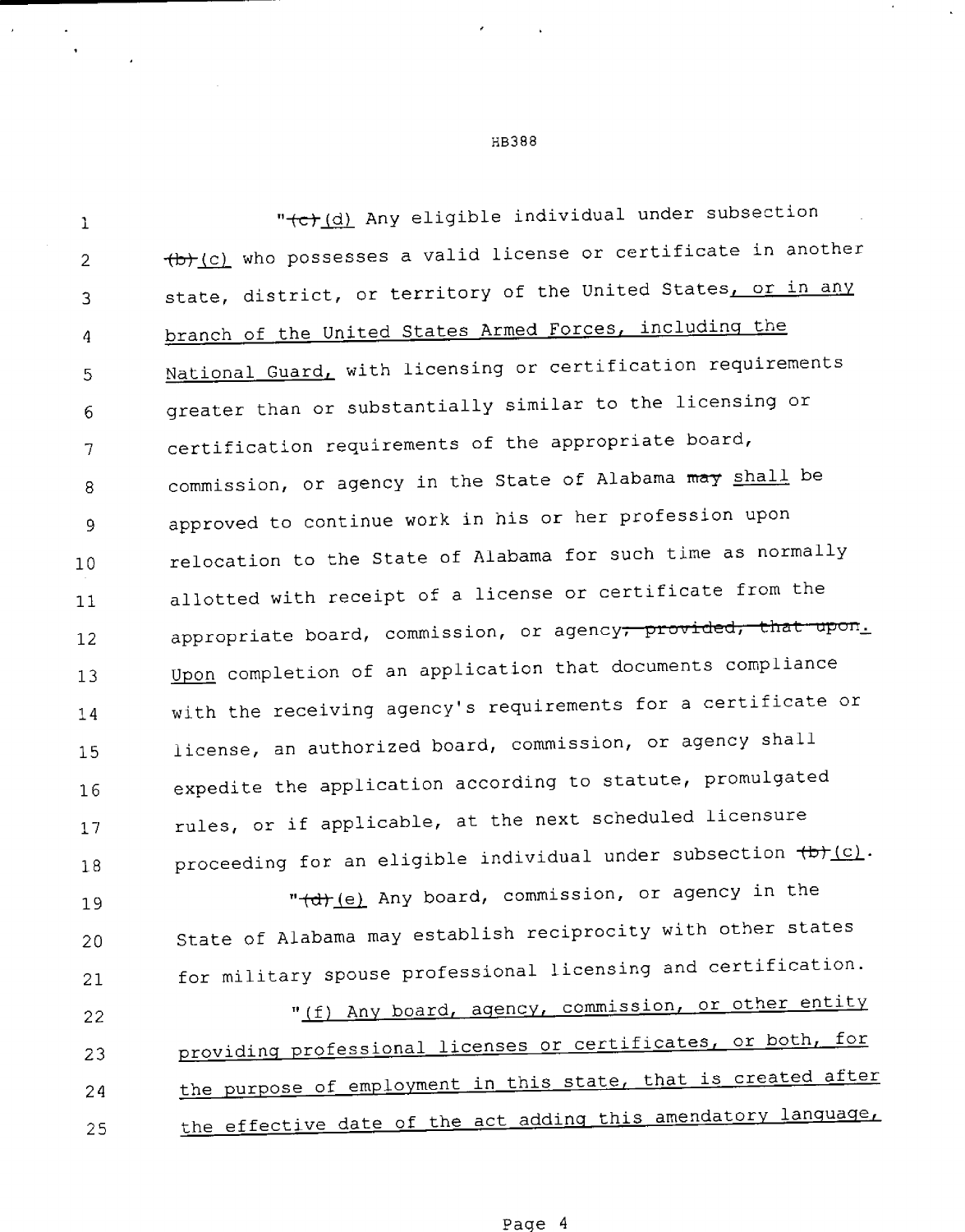$\mathcal{L}^{\text{max}}_{\text{max}}$  and  $\mathcal{L}^{\text{max}}_{\text{max}}$ 

 $\mathcal{O}(\mathcal{O}_\mathcal{O})$  . As

| $\mathbf{1}$ | shall adopt the rules required by this section within one year |
|--------------|----------------------------------------------------------------|
| 2            | after the date of its initial organizational meeting.          |
| 3            | "(g) Any board, agency, commission, or other entity            |
| 4            | providing professional licenses or certificates, or both, for  |
| 5            | the purpose of employment in the state, shall waive the        |
| 6            | initial licensing fee for the eligible individual upon         |
| 7            | application by the eligible individual in a manner prescribed  |
| 8            | by the board, agency, commission, or other entity. The board,  |
| 9            | agency, commission, or other entity shall process an           |
| 10           | application for a fee waiver within 30 days after receiving    |
| 11           | the application.                                               |
| 12           | " (e) (h) This section does not apply to the practice          |
| 13           | of law or the regulation of attorneys, any license or          |
| 14           | reqistration issued by the Securities Commission under the     |
| 15           | Alabama Securities Act, any certification issued by the        |
| 16           | Alabama Peace Officers' Standards and Training Commission, or  |
| 17           | the practice of any profession regulated by the Alabama State  |
| 18           | Board of Pharmacy, Board of Dental Examiners, State Board of   |
| 19           | Chiropractic Examiners, Alabama Liquefied Petroleum Gas Board, |
| 20           | or State Board of Medical Examiners."                          |
| 21           | Section 2. This act shall become effective                     |
| 22           | immediately following its passage and approval by the          |
| 23           | Governor, or its otherwise becoming law.                       |
|              |                                                                |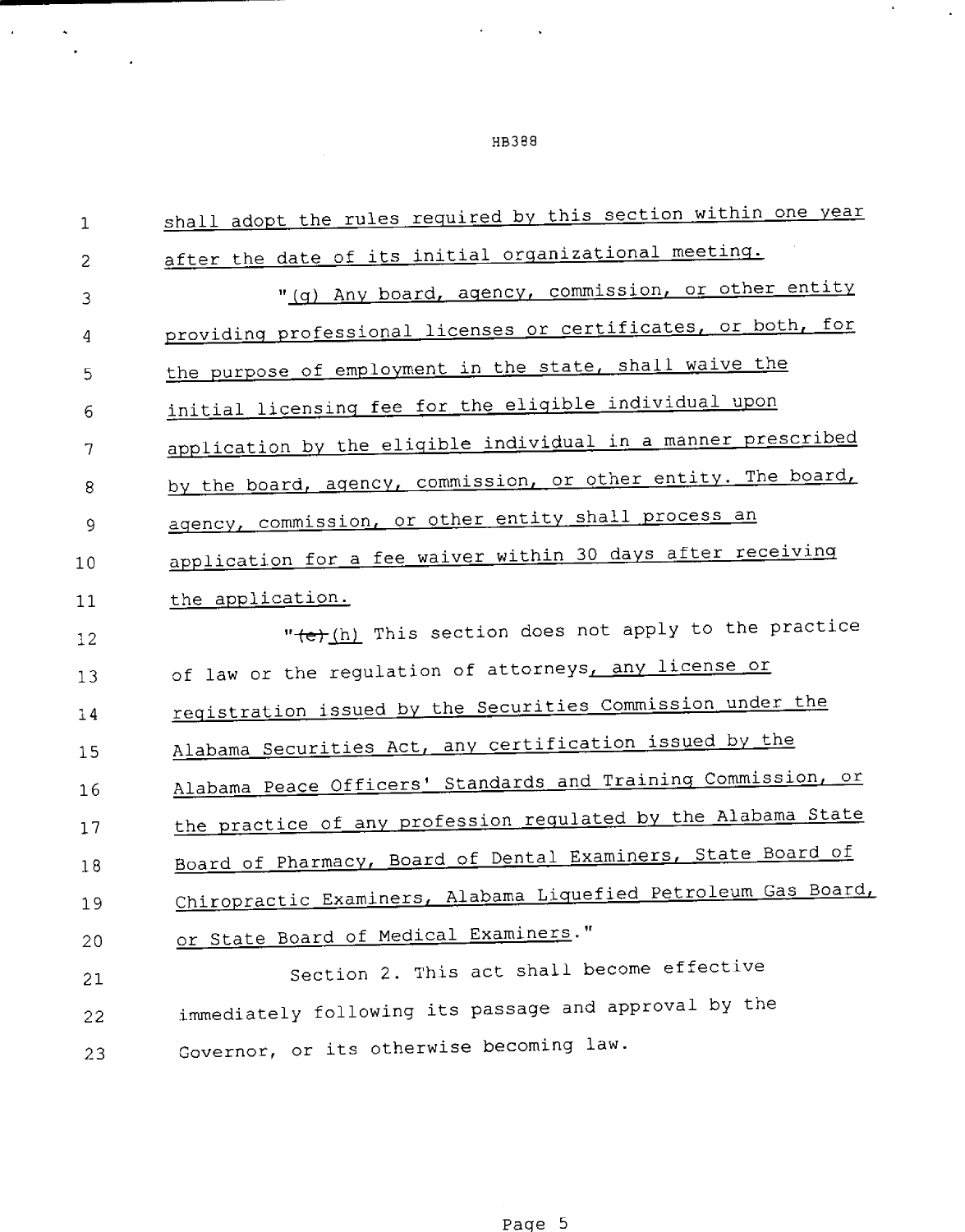| 1                                   |        |                                                                                                                                                               |                                         |
|-------------------------------------|--------|---------------------------------------------------------------------------------------------------------------------------------------------------------------|-----------------------------------------|
| 2                                   |        |                                                                                                                                                               |                                         |
|                                     |        |                                                                                                                                                               |                                         |
| 3                                   |        | Mac Matchen                                                                                                                                                   |                                         |
| 4                                   |        | Speaker of the House of Representatives                                                                                                                       |                                         |
| 5                                   |        | Del Mal                                                                                                                                                       |                                         |
| 6                                   |        | President and Presiding Officer of the Senate                                                                                                                 |                                         |
| 7<br>8<br>9<br>10<br>11<br>12<br>13 |        | House of Representatives<br>I hereby certify that the within Act originated in<br>and was passed by the House 27-FEB-18, as amended.<br>Jeff Woodard<br>Clerk |                                         |
| 14<br>15                            | Senate | 22-MAR-18                                                                                                                                                     | Amended and Passed<br>Concurred in Sen- |
| 16                                  | House  | $28 - MAR - 18$                                                                                                                                               | ate Amendment                           |
| 17                                  |        |                                                                                                                                                               |                                         |

 $\mathcal{A}(\mathcal{A})$  and  $\mathcal{A}(\mathcal{A})$ 

HB388

 $\left\langle \hat{\mathbf{x}}_{i}^{(i)},\hat{\mathbf{x}}_{j}^{(i)}\right\rangle$  and

 $\label{eq:2} \frac{1}{2} \sum_{i=1}^n \frac{1}{2} \sum_{j=1}^n \frac{1}{2} \sum_{j=1}^n \frac{1}{2} \sum_{j=1}^n \frac{1}{2} \sum_{j=1}^n \frac{1}{2} \sum_{j=1}^n \frac{1}{2} \sum_{j=1}^n \frac{1}{2} \sum_{j=1}^n \frac{1}{2} \sum_{j=1}^n \frac{1}{2} \sum_{j=1}^n \frac{1}{2} \sum_{j=1}^n \frac{1}{2} \sum_{j=1}^n \frac{1}{2} \sum_{j=1}^n \frac{1}{$ 

| <b>APPROVED</b> | $U-n(n-1)$  |  |  |  |  |  |
|-----------------|-------------|--|--|--|--|--|
| TIME            |             |  |  |  |  |  |
|                 | <u>Inay</u> |  |  |  |  |  |
| <b>GOVERNOR</b> |             |  |  |  |  |  |

 $\mathcal{A}^{\mathrm{c}}$  .

 $\mathcal{L}^{\mathcal{L}}$  .

Page 6